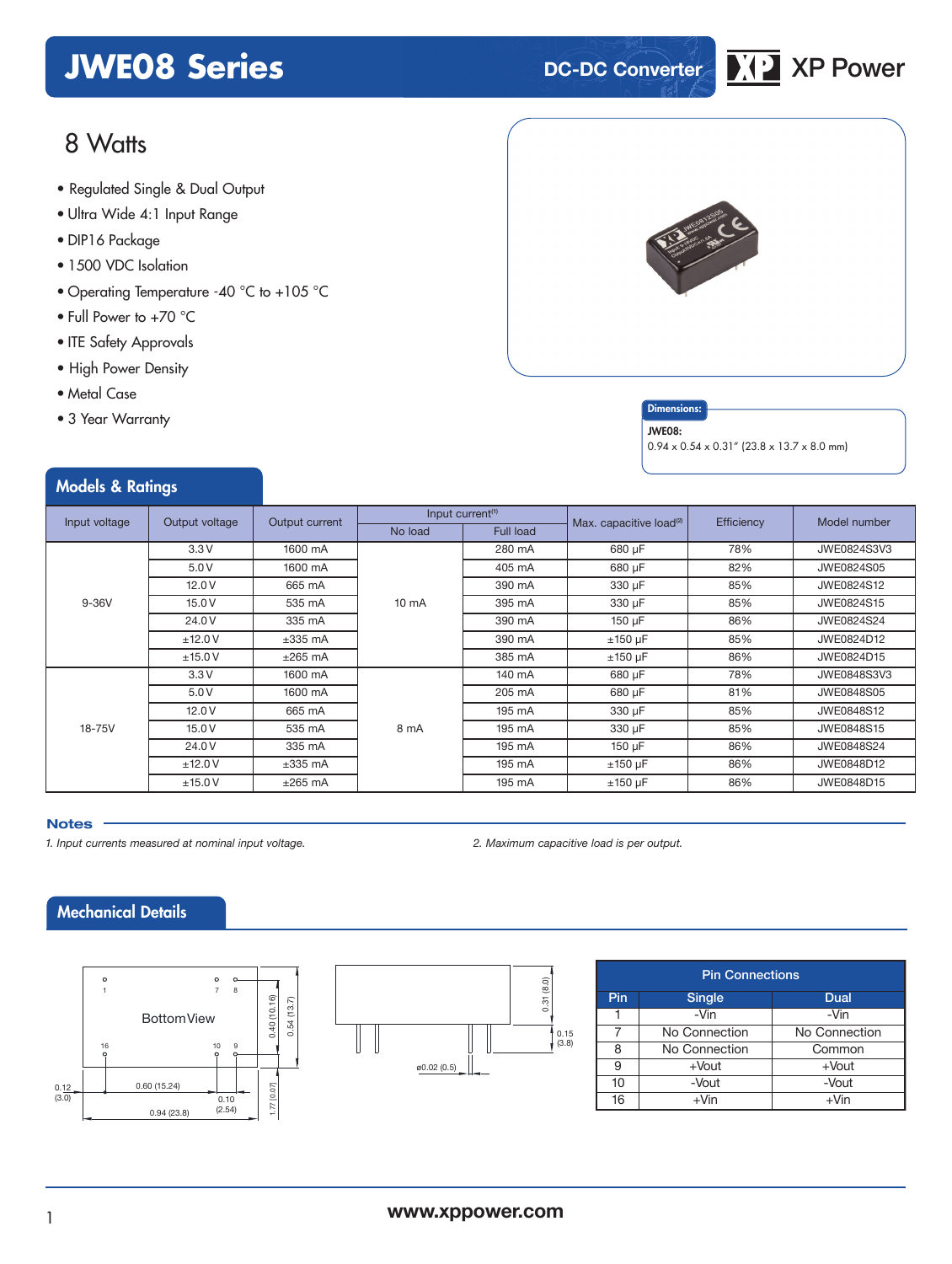# **JWE08 Series XP Power**



Input

| Characteristic       | <b>Minimum</b>                  | <b>Typical</b> | <b>Maximum</b> | <b>Units</b> | Notes & Conditions |
|----------------------|---------------------------------|----------------|----------------|--------------|--------------------|
| Input Voltage Range  | 9.0                             |                | 36             | <b>VDC</b>   | 24 V nominal       |
|                      | 18.0                            |                | 75             | <b>VDC</b>   | 48 V nominal       |
| Input Filter         | Internal Pi type                |                |                |              |                    |
| Undervoltage Lockout | ON at $\geq 9$ V. OFF at <8 V   |                |                | 24 V models  |                    |
|                      | ON at $\geq$ 18 V. OFF at <16 V |                |                | 48 V models  |                    |
| Input Surge          |                                 |                | 50             | VDC for 1 s  | 24 V models        |
|                      |                                 |                | 100            |              | 48 V models        |

#### **Output**

| Characteristic                  | <b>Minimum</b> | <b>Typical</b> | <b>Maximum</b> | <b>Units</b> | <b>Notes &amp; Conditions</b>                                                                    |
|---------------------------------|----------------|----------------|----------------|--------------|--------------------------------------------------------------------------------------------------|
| Output Voltage                  | 3.3            |                | 30             | <b>VDC</b>   | See Models and Ratings table                                                                     |
| Initial Set Accuracy            |                |                | ±2.0           | $\%$         | At full load                                                                                     |
| Output Voltage Balance          |                | ±1.0           | ±2.0           | $\%$         | For dual output with balanced laods                                                              |
| Minimum Load                    |                |                |                | A            | No minimum load required                                                                         |
| Line Regulation                 |                | ±0.2           | $\pm 0.8$      | $\%$         | From minimum to maximum input at full load                                                       |
| Load Regulation                 |                | ±0.5           | ±1.0           | $\%$         | From 0 to full load                                                                              |
| <b>Cross Regulation</b>         |                |                | ±5.0           | %            | On dual output models when one load is varied between<br>25% and 100% and other is fixed at 100% |
| <b>Transient Response</b>       |                | 3              | 5              | % deviation  | Recovery within 1% in less than 250 us for a 25% load<br>change.                                 |
| Ripple & Noise                  |                |                | 55             | mV pk-pk     | 20 MHz bandwidth. Measured using 0.47 µF ceramic<br>capacitor.                                   |
| <b>Overload Protection</b>      |                | 150            |                | %            |                                                                                                  |
| <b>Short Circuit Protection</b> |                |                |                |              | Continuous Trip & Restart (Hiccup mode), with auto recovery                                      |
| Maximum Capacitive Load         |                |                |                |              | See Models and Ratings table                                                                     |
| <b>Temperature Coefficient</b>  |                |                | 0.02           | $\%$ /°C     |                                                                                                  |

#### **General**

| Characteristic               | <b>Minimum</b>  | <b>Typical</b> | <b>Maximum</b> | <b>Units</b> | <b>Notes &amp; Conditions</b> |
|------------------------------|-----------------|----------------|----------------|--------------|-------------------------------|
| Efficiency                   |                 | 86             |                | %            | See Models and Ratings table  |
| Isolation: Input to Output   | 1500/1800       |                |                | <b>VDC</b>   | 60 s/1 s                      |
| <b>Isolation Resistance</b>  | 10 <sup>9</sup> |                |                | Ω            | At 500 VDC                    |
| <b>Isolation Capacitance</b> |                 | 500            |                | pF           |                               |
| <b>Switching Frequency</b>   |                 | 370            |                | kHz          |                               |
| Power Density                |                 |                | 50.0           | $W/in^3$     |                               |
| Mean Time Between Failure    |                 |                |                | <b>MHrs</b>  | MIL-HDBK-217F, +25 °C GB      |
| Weight                       |                 | 0.013(6.1)     |                | Ib(g)        |                               |

#### **Environmental** Characteristic **Minimum Typical Maximum Units Notes & Conditions** Operating Temperature 1990 -40 -40 +105 +105 -60 See Derating Curve. Storage Temperature -50 -50 +125 +125 °C Case Temperature +105 <sup>°C</sup> Humidity **195 % 1968** Non-condensing Cooling **Natural convection Natural convection Natural convection** Case Flammability UL 94V-0 Rated

## EMC: Emissions Phenomenon **Standard** Standard Test Level Notes & Conditions Conducted EN55032 Class A No filter required Radiated EN55032 Class A External components, see application notes